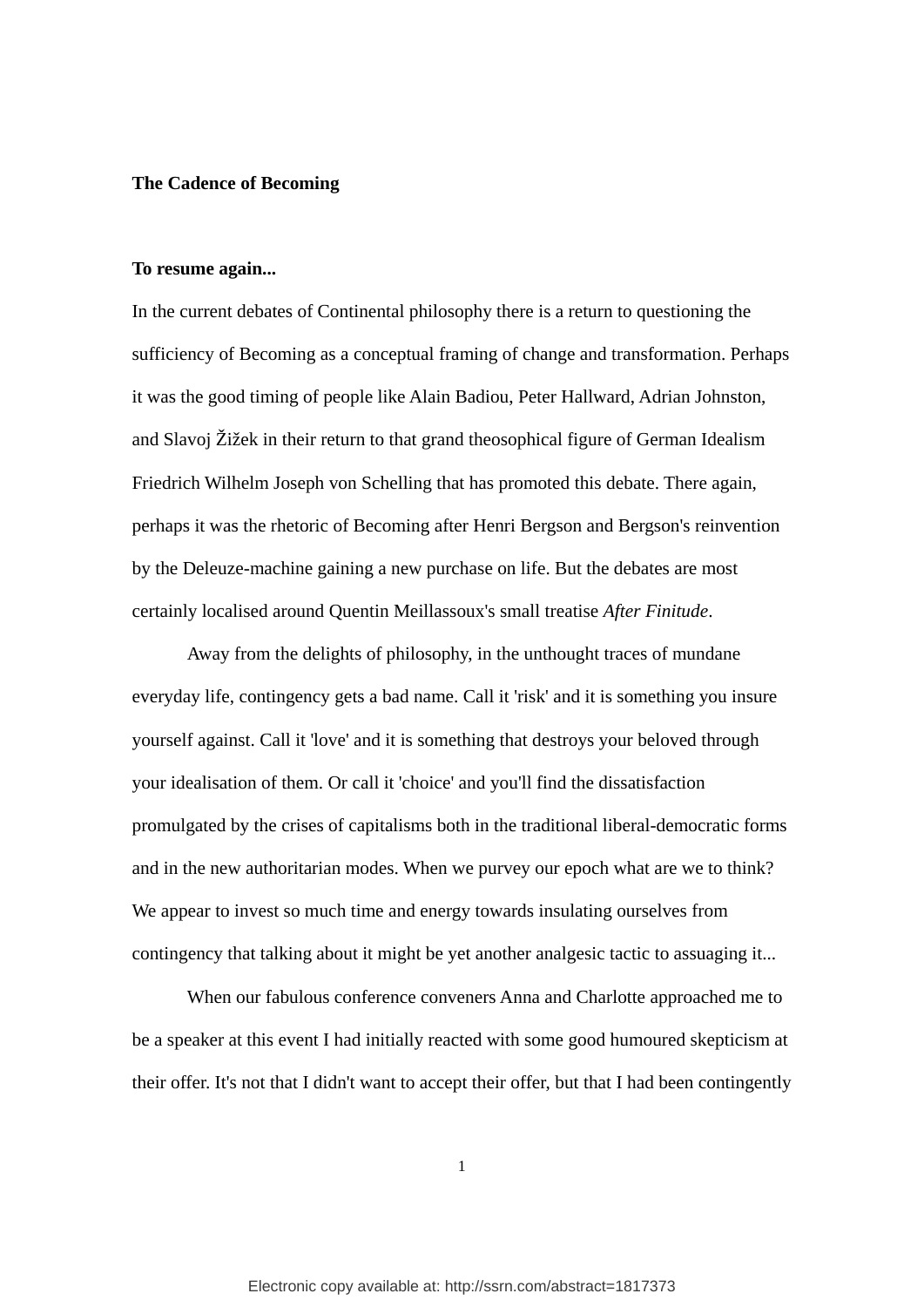situated in an invited position for which I had not applied. Of course, all my anxiety about their invitation was quickly overcome by my post-secular, atheistic and idiotic *jouissance*. Yet what is most interesting to me is that what I experienced in this moment is what 'contingency' is for contemporary Continental philosophy: something that erupts into the life of the human subject as a speaking-being for which there are no words but that demands witness and testimony. To bear witness and speak a testimonial then, the speaking-subject is forced to either transform their position such that they can find their voice again, to transgressively act-out the neurotic sham of 'voicing the unvoiceable', or to fail at both and suffer aphasia. The kernel of this moment of contingency is where I will begin.

# **Transformation, Transgression, Failure**

What I wish to bring forward here is a brief sketch of how this underlying principle of contingency enables the possibilities of transgressions and transformations. Already in Freud we encounter such a formal principle of contingency in the primal binarysignifier between what is and what is not, the *Vorstellungs-Repräsentanz*. This concept of the binary-signifier is always about loss, precisely the loss that is incurred with the entry to language for which language promises surplus reward but often delivers too little, never quite giving back the 'lost object'. The *Vorstellungs-Repräsentanz* is thus the ontological principle that structures the Becoming of a speaking-being: it is the longing for that which is lost even to the Unconscious.

From here we can map transgression and transformation as two ways of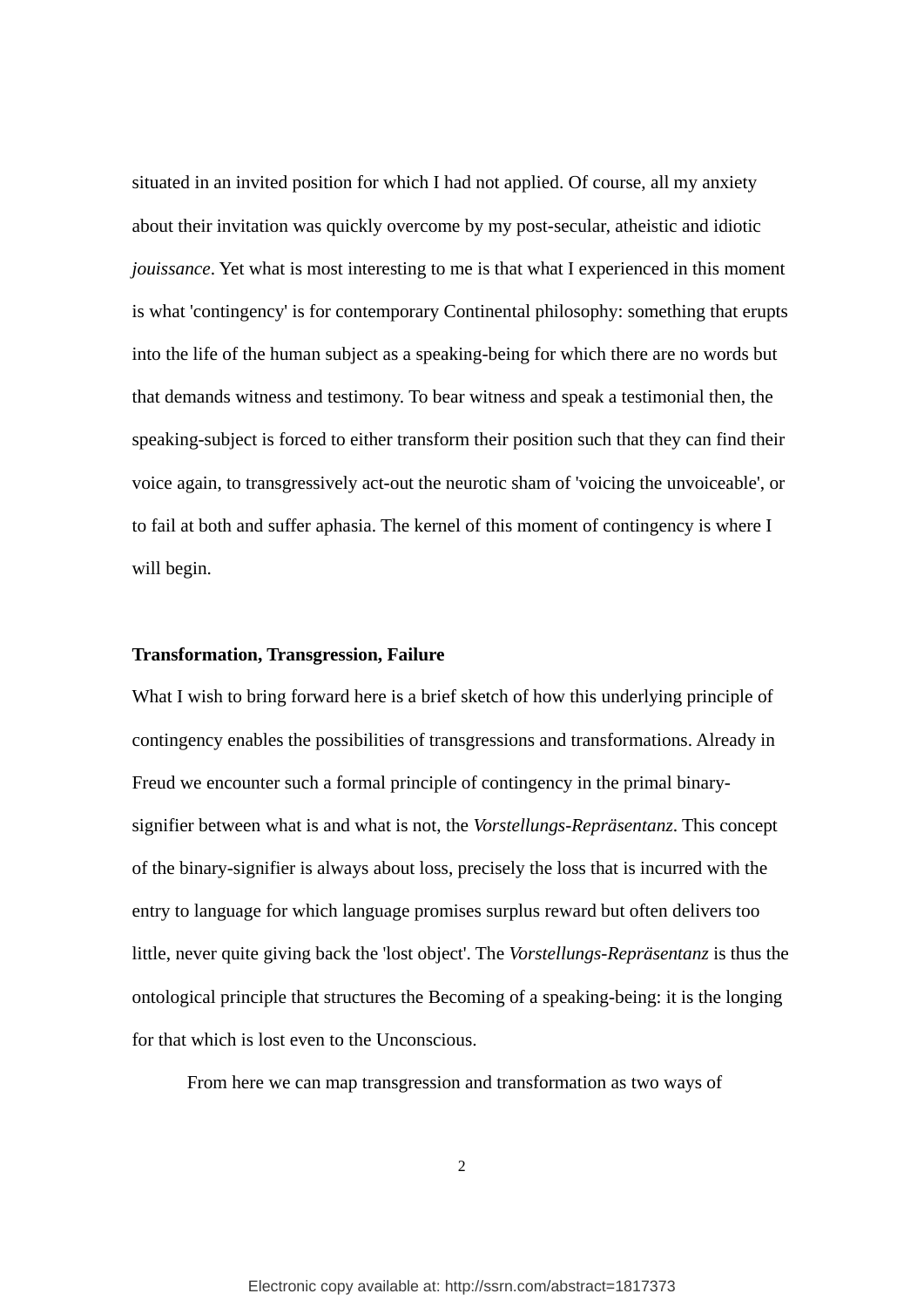encountering the space that is opened up to Becoming. In transgression the subject functions as a stand-in for the empty place of the lost object. Here what is properly transgressive oversteps the limit of the world as it is given but does not break with the prevailing order. Rather, transgression relies on the limits instantiated by the prevailing logic, or Otherness, of the world.

Transformation, on the other hand, is an attempt to reorient the speaking-being's relationship to the lost object. Negative or affirmative, transformations always move within the letter of what the psychoanalyst Jacques Lacan calls the Symbolic Law. When transformations succeed we find ourselves realigned in the field of the Other. When transformations misfire we are confronted by 'symptoms', a kind of ciphered message that isn't addressed to anyone in particular and which belies an ambiguity about the status of the speaking-being: the one who is not duped by the arbitrary rules of language is the one who errs.

At a glance then it is transformation that is the more radical turn of the two. But what a *failed* transformation reveals is ontologically primary to what a successful transformative affirmation offers. What then does this mean for us in the developed West today in our era of technologically-saturated crises? I would argue that such a question is stepping into the ring with the Other all too quickly. Instead, I suggest we take some time and find some space to consider what is being unveiled by all this symptomatic symbolic junk, this structure of the symptom.

#### **The Structure of the Symptom**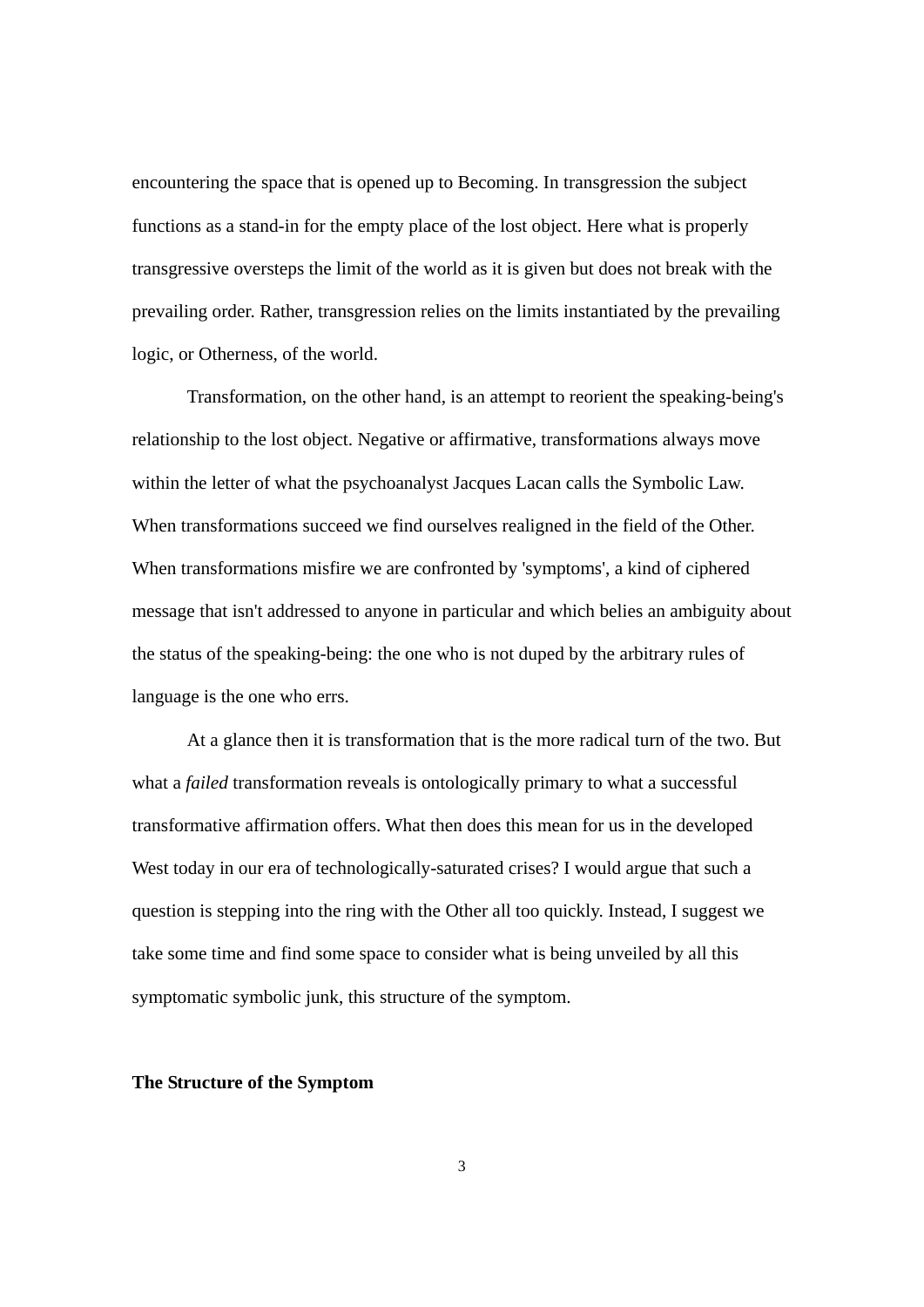The structure of the symptom in psychoanalysis exhibits many of the features that one can attribute to transgression or transformation.

Symptoms are anachronistic, without time; there is never a 'right time' for a symptom to emerge. While symptoms may vary in what they are, the basic structure of a symptom points in two directions: the vague and enigmatic past from which it has emerged and the uncertain future into which it endlessly repeats. This is what makes the symptom anachronistic, its double-time without a fixed, frozen present time. Symptoms in this sense are transgressive: they perforate the arbitrary limits instantiated by the Other and its Law by staging an out-of-joint remainder in the place where representation 'ought' to be excluded. To this extent the before-time of the symptom is what Freud called the *Vorstellungs-Repräsentanz*: those signifiers that stand in for the void of excluded representations.

The symptom is also enigmatic. Where a letter always arrives at its destination, the symptom has no destination, no addressee in particular. But what the symptom does address in its generality, namely the Unconscious, is not something added to the speaking-being. Rather, as anyone who reads Freud or Lacan closely will note, the Unconscious emerges in the cut that gives voice to being. This cut is what Lacan calls 'symbolic castration', the threat that reality might decay. Or, to put it another way, the speaking-being as a subject always begins from the choice between 'nothing' and 'something' where this 'something' is "always irreducibly in the sense of 'something extra, something additional, something foreign / put on, in a certain respect something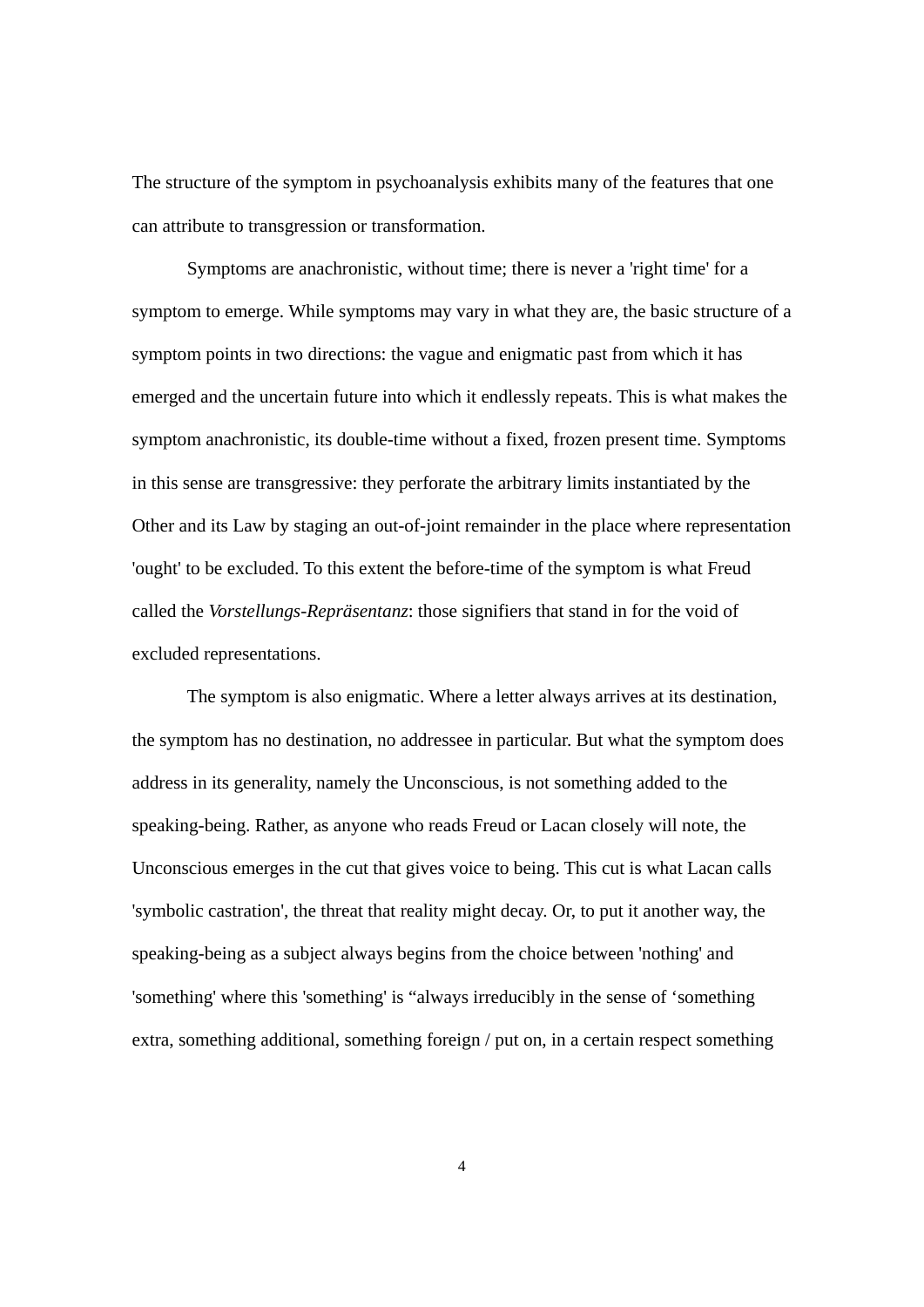contingent.<sup>"<sup>[1](#page-0-0)</sup> The symptom is thus enigmatic because it is 'put on', which is not to say</sup> that it's all that easy to get off precisely because the symptom is acephalous rather than given by the Other.

The resistance of the symptom to the interpretation of the Other is its *jouissance*. But what Lacan calls *jouissance*, the suffering of enjoyment or enjoyable suffering, is intimately connected with the modality of the symptom. There is a lesson here for ideas of transformation because the modulation of *jouissance* oscillates through the chances to make and modify sense. If *jouissance* is the ineffable suffering of the symptom, the enjoying of its infinite repetition, then we can also postulate three modes of enjoying the symptom: *jouis-sans* or without sense; *jouis-sens* or with a sense of direction; and *j'ouïs-sens* or I am moving on. This variability of *jouissance* is the mark of its contingency. *Jouissance* doesn't add anything to polite *plaisir*, instead it intervenes in enjoyment but mostly remains void or at least avoided.

## **Chaos and Contingency**

This structure of the symptom highlights the contingency at play in ontology. The intervention of *jouissance* into enjoyment, of the symptom into the chain of signification enunciated by the speaking-being, is brought about by the failure of the Other. Were the Other whole, a consistent totality, there would be no symbolic misfiring, no symptoms. With the manifestation of the symptom however a path is opened towards understanding the primacy of a negativity that enables change in principle. Somewhere between ontological thinking and psychoanalysis there is a path

<span id="page-4-0"></span> <sup>1</sup> Žižek in *AF/AW*, p. 40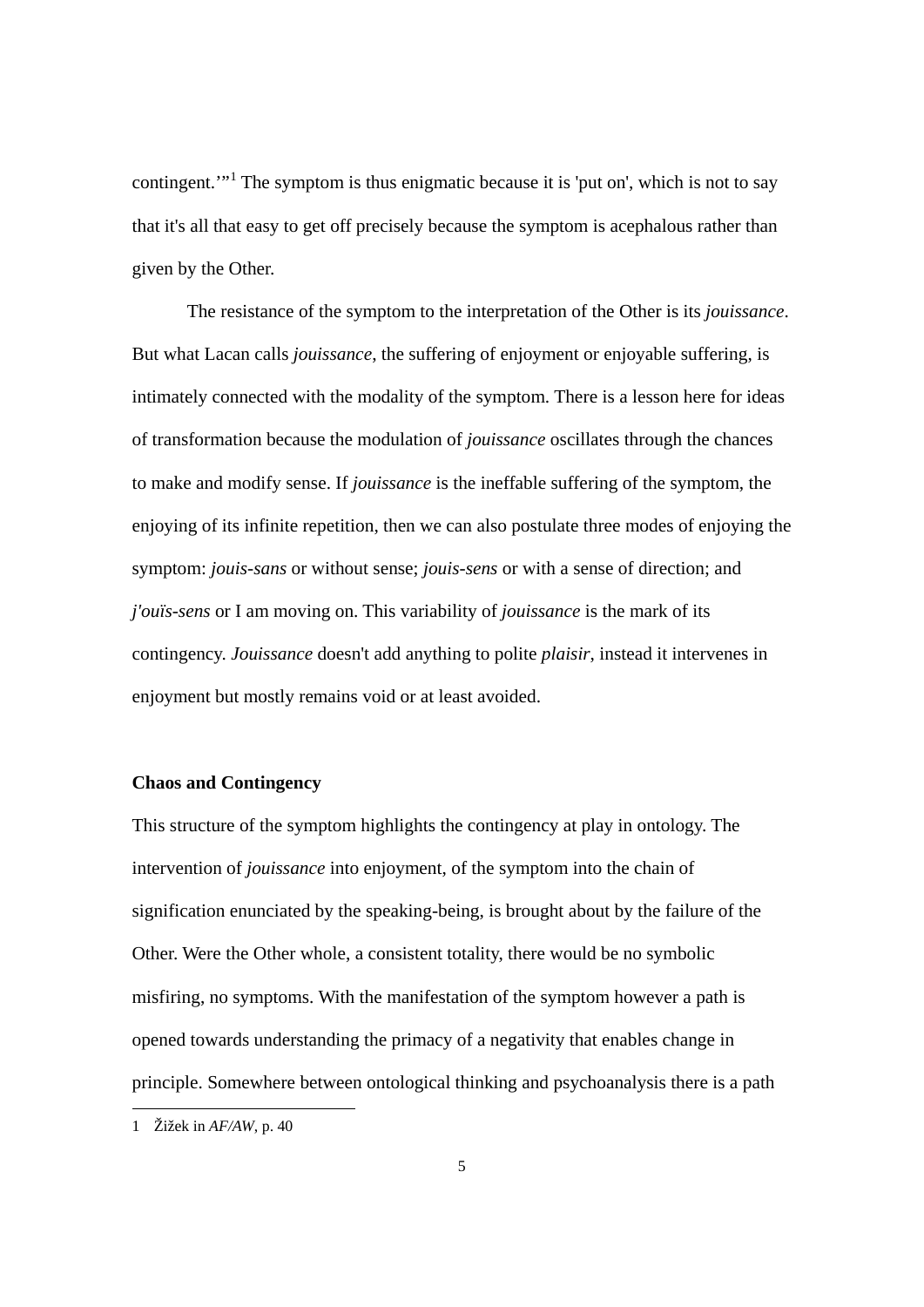that winds down the chasm of contingency. This contingency is the *jouissance* that intervenes in the 'normal' regularity of Becoming and sets it awry, teasing out transformations and transgressions.

Contingency's renewed importance in contemporary Continental philosophy has been championed by thinkers already *au fait* with psychoanalysis, namely the aforementioned Badiou, Meillassoux, Johnston and Žižek. While for reasons of time we will have to leave aside many of these figures, I would like to focus on Žižek's reading of Meillassoux as it relates to the possibility for transformation and transgression prior to the emergence of a being who might be subject to, for, or by transformation and transgression.

Žižek's encounters with the Chaos belying Meillassoux's vision of contingency persist in the interstices between the *Jenaer Realphilosophie* of Hegel and the *Die Weltalter* of Schelling. The vestiges of these two oeuvres are especially prominent in an essay by Žižek called *The Abyss of Freedom* that accompanies a translation of the second-draft of Schelling's *Die Weltalter*. [2](#page-4-0) Here, in the opening discussion of the interaction of Ground and Existence, Žižek comes upon the concept that locates chaos in both Hegel and Schelling: madness. No mere psychologism, Žižek's analysis attempts to pinpoint the way that the normal run of our immediate natural surrounds (*Umwelt*) is always-already thrown off balance by the incommensurability (in principle) of Ground's maddening impenetrability and the transparent 'rational' determinism of Existence. What is at stake here is not the given-ness of things but the hampering of Ground's preontological status, "it only 'is' *sous rature*, in the mode of its own

<span id="page-5-0"></span> <sup>2</sup> See *AF/AW*.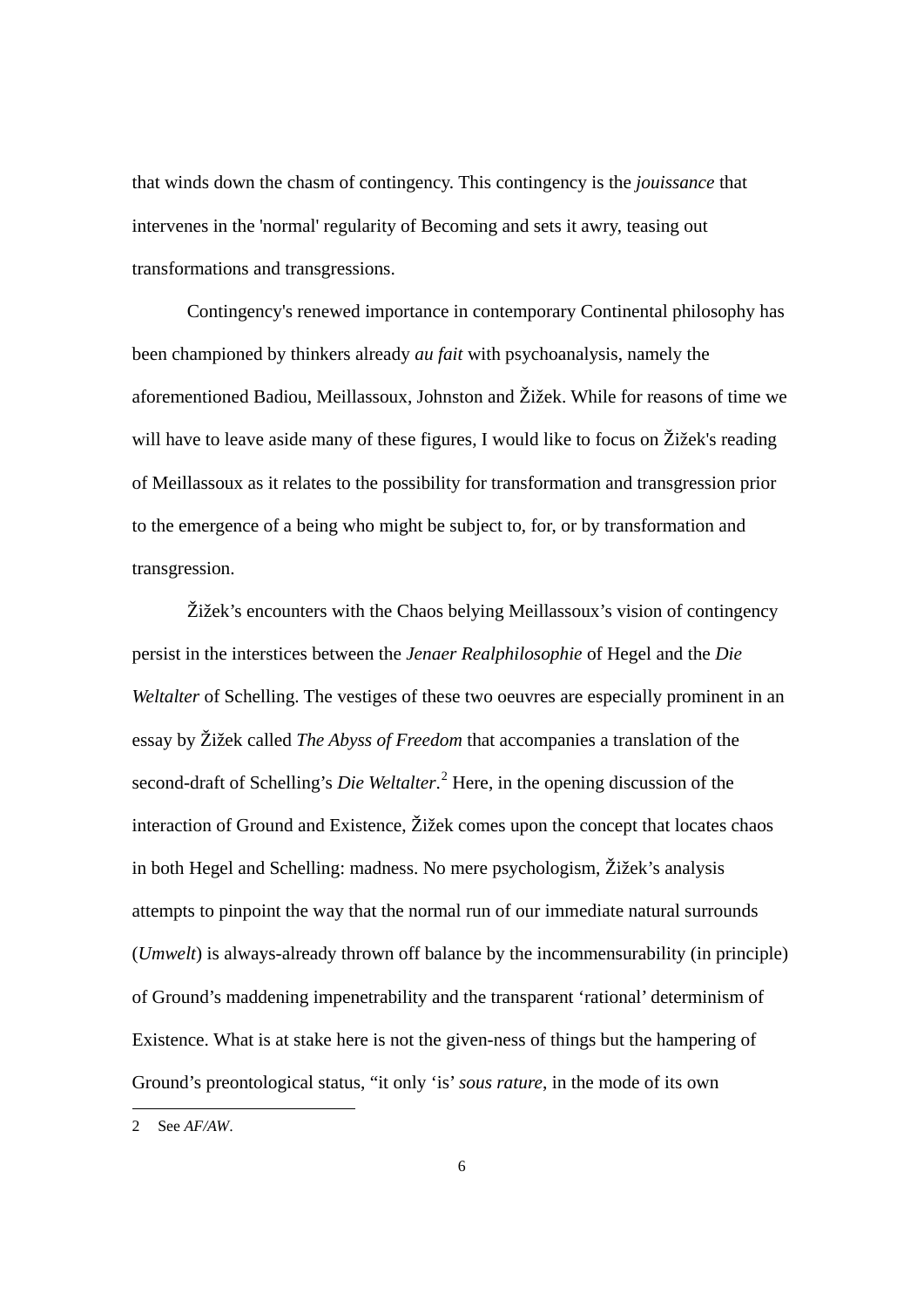withdrawal."<sup>[3](#page-5-0)</sup> Thus any being in particular (up to and including God), for  $\check{Z}$ ižek's reading of Schelling, is rendered contingent on the basis that its full self-identity is thwarted by the withdrawal of Ground from the ontology of Being (Existence) because it lacks "any proper ontological consistency."[4](#page-6-0) Here madness enters as the "violent gesture of contraction that negates every being outside itself."[5](#page-6-1)

Žižek pursues this moment of madness through the *Jenaer Realphilosophie* of Hegel to a point that is noticeably similar to Meillassoux's encounters with the chaotic necessity of contingency. As Žižek states, "the subject is no longer the Light of Reason opposed to the nontransparent, impenetrable Stuff (of Nature, Tradition…); his very kernel, the gestures that opens up the space for the Light of Logos, is absolute negativity qua 'night of the world.'"[6](#page-6-2) What concerns Žižek here is not the fall into madness as a regression into the chaotic abyss of Ground's inconsistency (as *Abgrund*) but how the subject emerges from the abyss of madness into 'normalcy'.

This locus of Chaos in Žižek operates in a manner that matches Meillassoux's speculative mode. In Meillassoux the question of how to make sense of ancestral statements beyond the finite horizon of the subject's normalcy (Kantian finitude) locates its mad 'principle of unreason' in the realism of Ground's preontological status: Schellingian Ground as characterised by Žižek is, for Meillassoux, the Chaos that belies contingency. The Hegelian confrontation with madness achieves this in terms of the subject while Schelling conceives of such radical contingency in terms of the unity of

 <sup>3</sup> Žižek in *AF/AW*, p. 6

<sup>4</sup> Žižek in *AF/AW*, p. 6

<span id="page-6-1"></span><span id="page-6-0"></span><sup>5</sup> Žižek in *AF/AW*, p. 8

<span id="page-6-2"></span><sup>6</sup> Žižek in *AF/AW*, p. 9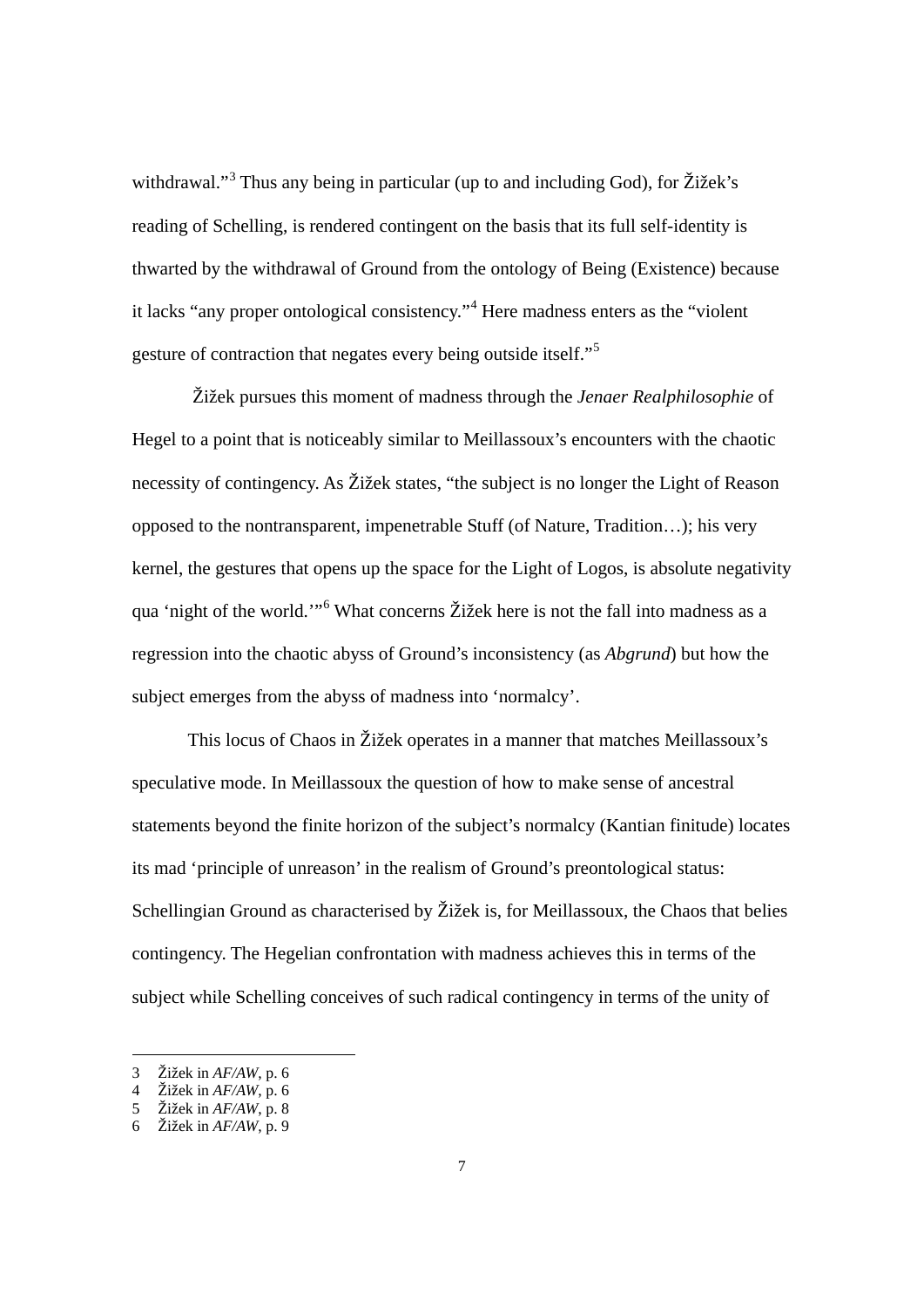Ground (Chaos) and Existence (Being) in the world.

At this point it is crucial to emphasise that although Ground and Existence are not identical this does not make them co-dependent or correlated. Rather, they operate in a manner that allows one and the same cause to produce opposite effects. The 'mad act' of contingently withdrawing from the madness of Chaos is to shift out of the excessivity of Chaos and not to instate a type of cosmic balance between Ground and Existence. Compositely, the contingency that grounds the instantiation of every *logos* reveals the insufficiency of Being to but not be a totality (i.e. a being is not given but rather is not no-thing). Parting ways with Schelling's effort to unify Ground and Existence, Žižek similarly underscores how "the codependence of two antagonistic forces does not reside in the fact that one force needs the other as the only ground against which it can assert itself."<sup>[7](#page-6-2)</sup>

This folding back of Existence and Ground upon themselves rather than purely in antagonistic codependence is a familiar trope of the novels of Chuck Palahniuk. Palahniuk, like other American literary minimalists such as Amy Hempel, structures his prose to play with the subterranean meanings a reader's judgement imposes on a text in the very act of reading. As a reader you never see the bullet coming, and this is perhaps sage advice for an attempt to exert tyrannical control of transformation and transgression given the autonomic character of Ground and the Existence that brings forth the subject.

The procedures of Palahniuk's plots, narratives, and characters are always revealing the chaotic vortex beneath the austere assurances of civil society; i.e. what I

<span id="page-7-0"></span> <sup>7</sup> Žižek in *AF/AW*, p. 20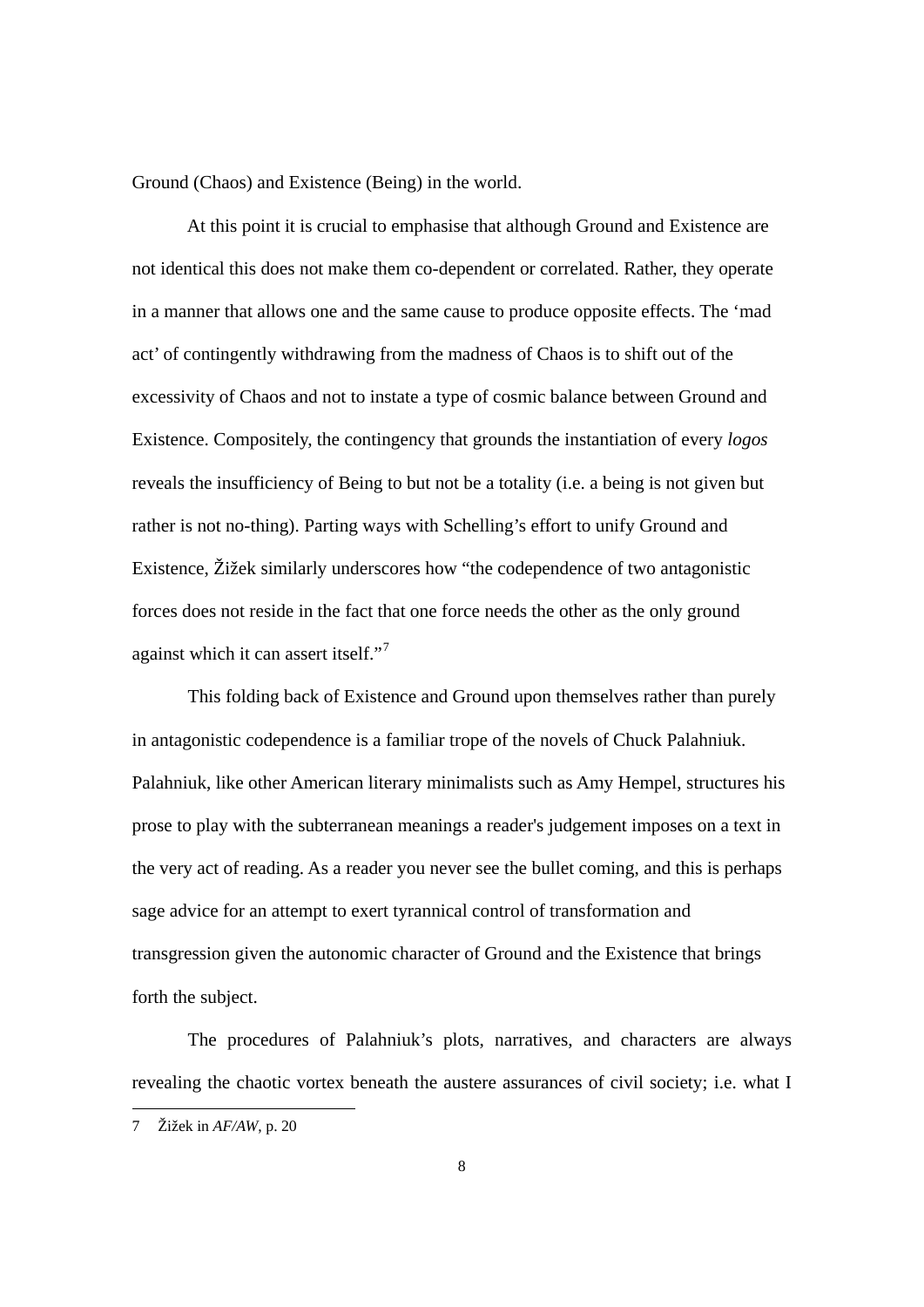earlier referred to as risk, love, and choice. But this elaboration of chaotic contingency in Palahniuk's work is foremost Romantic, not nihilistic. This is important because it helps us to locate a way out of the tired nihilism that characterised thought in the nineteenth and twentieth centuries. Palahniuk's novel *Diary* is particularly instructive in how to eschew nihilism through references to the poetic mania of Ground as encountered by the novel's absent antagonist, Peter Wilmot.

In *Diary*, we are told that the character of Peter Wilmot, the comatose husband of Misty Wilmot (the narrator), spent time prior to the opening of the narrative refurbishing houses, and in these houses he hid rooms covered with fanatical raving. These rooms, these dark places, bob up to the surface of *Diary* with a sense of untimeliness. Peter has entered the resident's homes in good faith and vandalised the space, motivated by his being overwhelmed by the terror that Waytansea Island's families intend to perpetrate.

Peter's rooms are what Palahniuk elsewhere refers to as a 'chorus', a recurring theme that brings forward the kernel of the narrative. But what is being repeated here? The rooms of Peter Wilmot are dark places where the entire space has been overtaken by someone's graphic mania. To quote:

"These summer people, poor Misty, she tells them, Mr. Wilmot wasn't himself for the last year or so. He had a brain tumor he didn't know about for—we don't know how long. Her face still pressed to the hole in the wallpaper, she tells this Angel Delaporte how Mr. Wilmot did some work in the old Waytansea Hotel, and now the room numbers jump from 312 to 314. Where there used to be a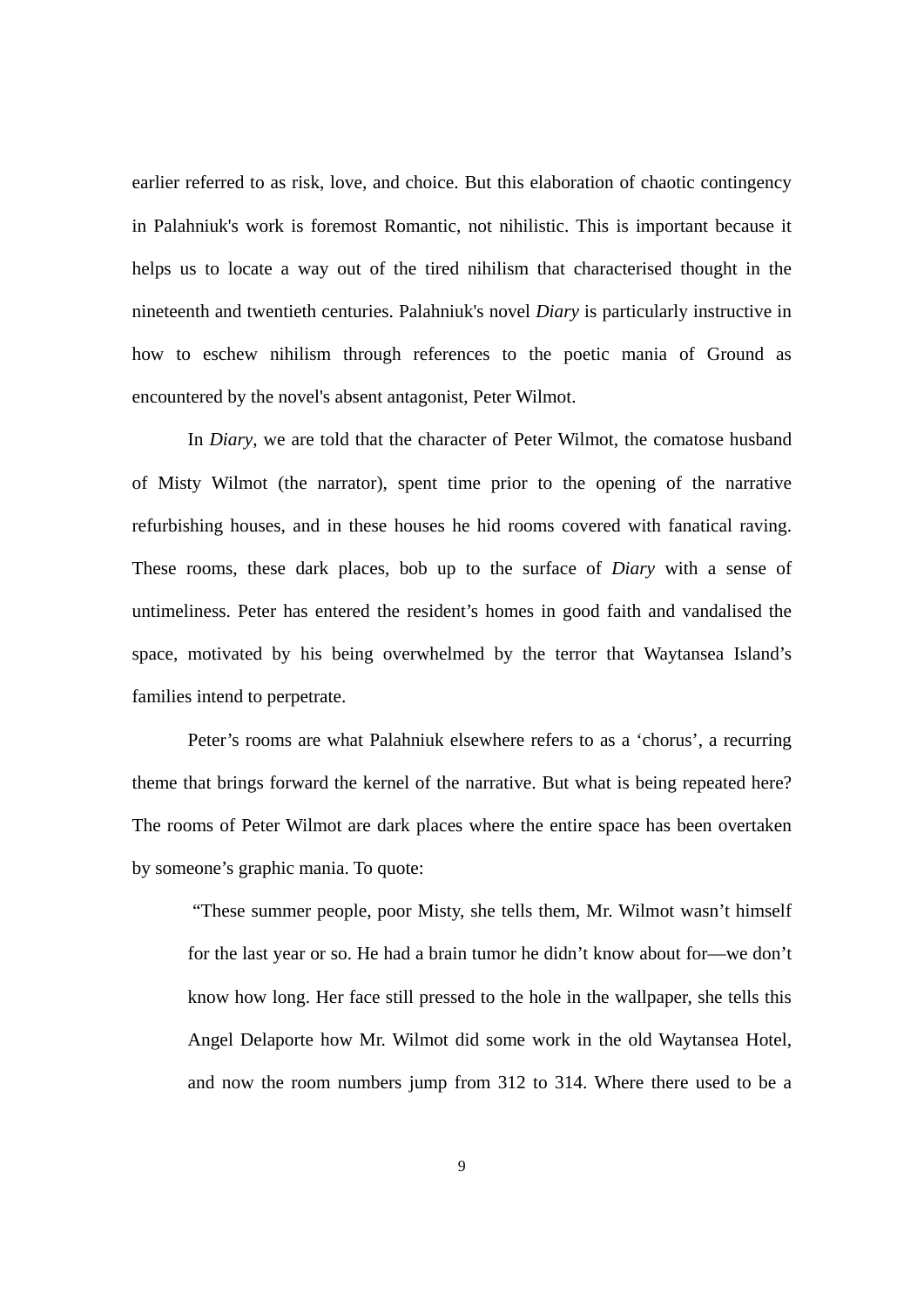room, there's just perfect, seamless hallway, chair molding, baseboard, new power outlets every six feet, top-quality work. All of it code, except the room sealed inside.

And this Ocean Park man swirls the wine in his glass and says, 'I hope room 313 wasn't occupied at the time.'

Out in her car, there's a crowbar. They can have this door-way opened back up in five minutes. It's just drywall is all, she tells the man. Just Mr. Wilmot going crazy.

When she puts her nose in the hole and sniffs, the wallpaper smells like a million cigarettes came here to die. Inside the hole, you can smell cinnamon and dust and paint. Somewhere inside the dark, you can hear a refrigerator hum. A clock ticks.

Written around and around the walls, it's always this same rant. In all these vacation houses. Written in a big spiral that starts at the ceiling and spins to the floor, around and around so you have to stand in the center of the room and turn to read it until you're dizzy. Until it makes you sick."[8](#page-7-0)

These houses that contain Peter's rooms perform the function of Existence: they are domestic spaces that solidify an attachment to a place, a time, a history, a symptom. But it is as though the possibility of Peter's rooms was always there, hiding in plain sight: all the island's families knew about the planned terror, all the mainland visitors to Waytansea Island were implicated. The history of the homes carried this within the very act of dwelling inside them. Peter Wilmot's lost rooms, his dark places, are the

<span id="page-9-0"></span> <sup>8</sup> Palahniuk, 2004: 26-27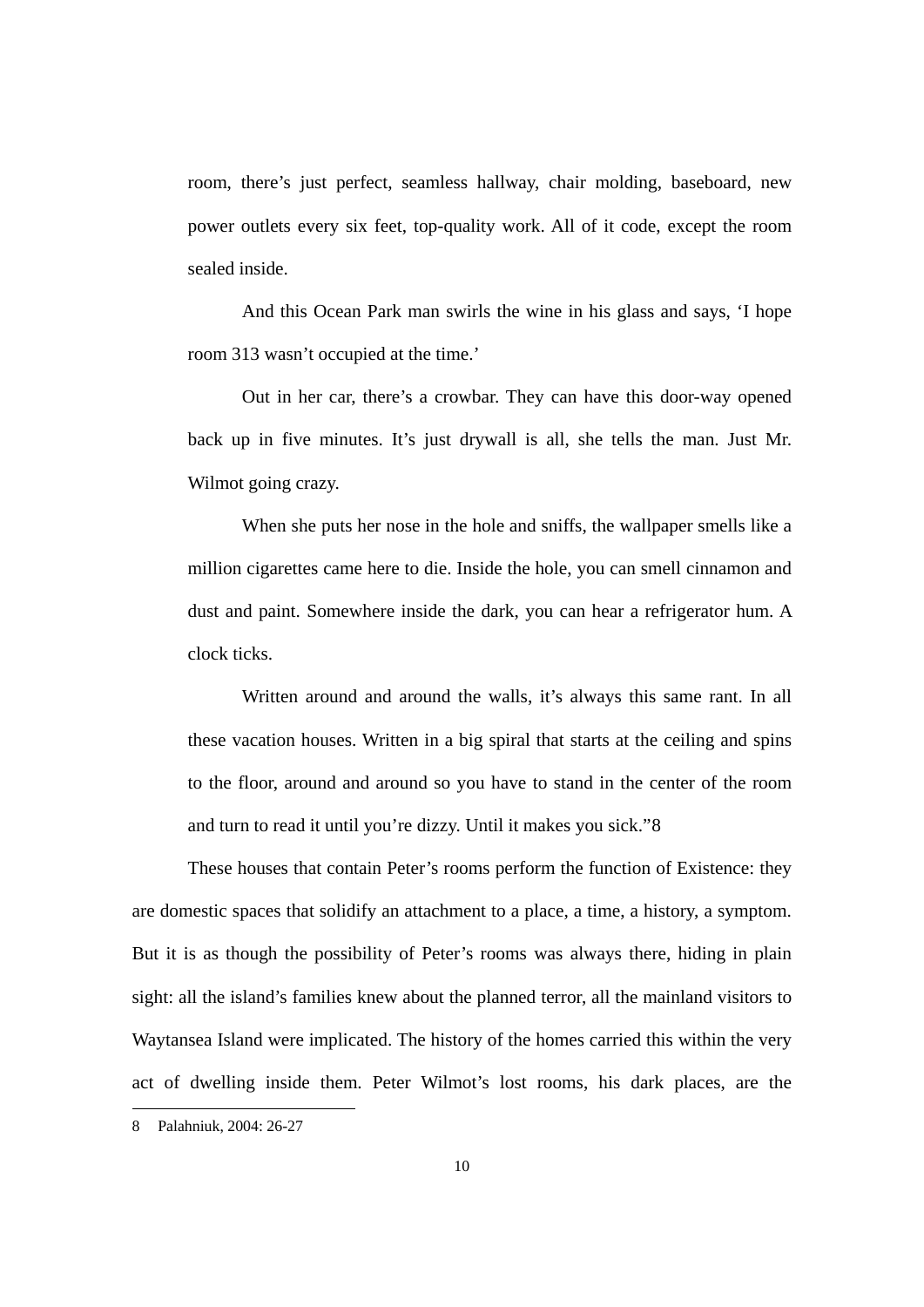realisation of a contingent possibility always-already present in the structure of Waytansea Island's civility: the abyss of Ground breaking through the illusion of the *logos* or totality of the community's Existence.

# **Contingency of the Symptom**

Although we might contend from the above discussion that the contingent withdrawal from Chaos/Nothing is necessary for the manifestation of any *logos* as such, the properly philosophical encounter with this withdrawal appears to arise at the very moment of a contingent gap emerging in the extant state of *logos*, of a voice in Being. This presents, quite literally, a terrain of transformative possibilities by exposing *logos* to its arbitrary foundation; and the dark rooms of Peter Wilmot are precisely such an exposé of the façade of Existence as the Being of community. Yet the *logos* of Being elucidated by Meillassoux seems to indicate that this *logos* encodes Chaos as an impenetrable symptom: the mad withdrawal from Chaos that has no *logos* to its movement. And what is the name for such a formation of contingency in *logos* as a cipher (on the side of *logos*, an element irreducible to *logos*) but 'the symptom'―a term noticeably absent from Meillassoux's discourse in *After Finitude*.

Certainly, we might consider this symptomal character of contingency is what makes the normalcy of *logos* go awry in the sense that every attempt at formal-notional determination rests on a 'mad act' of an arbitrary violent gesture: not being nothing. Yet *a propos* of Meillassoux (and Schelling), the contingency of this persistence in *logos*  also suggests that contingency is a troubling, maddening element that puts the human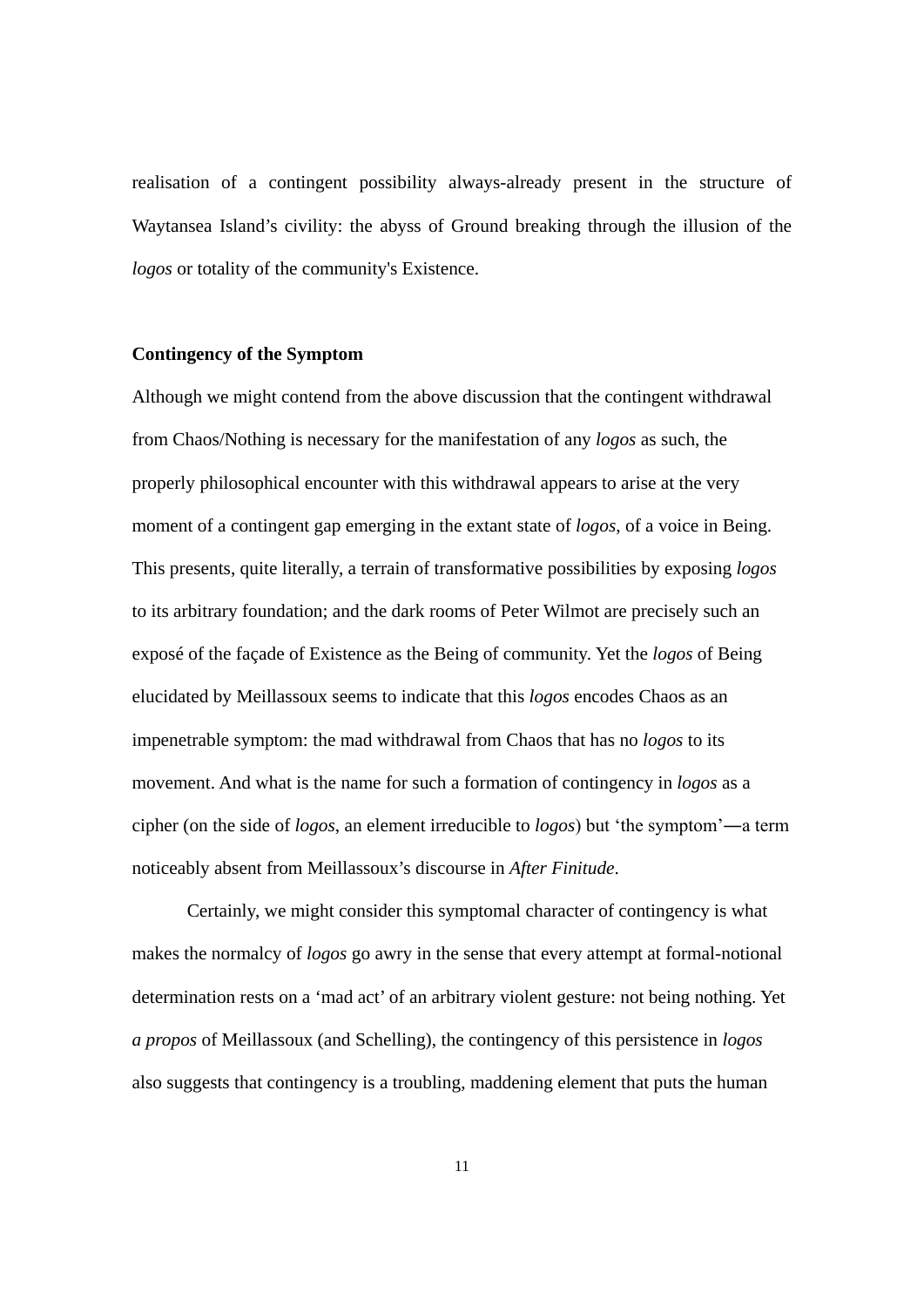subject awry. The subject supposed by Meillassoux's speculative non-metaphysical philosophy herein must come to terms with the symptom of their own mad arising/grounding in Existence―not in the limited subjectivist view of some New Age construction of natural wisdom, but instead in the infinitely demanding atemporal depth of Chaos in which even our natural surroundings are necessarily contingent and prone to giving way.

Such an analysis of the contingency of the symptom (of existence) invites an opportunity to think through the subject of Meillassoux's philosophical, nonmetaphysical speculation as non-All. The rejection of totality in Meillassoux's analysis breaks apart totality from *logos*, the space between which is chaotic: an unfolding of partial objects in an endless night. The speculative subject of the contingent withdrawal from Chaos is thus confronted with their void-status. Herein the subject is rendered as 'void' by the ontological Void of Chaos, the site of speculative analysis becomes the enigmatic ground of Being. The symptom highlighted by contingency in this way is therefore the very existence of the subject as such; the subject as a formal construct of minimal difference between the *logos* of Existence and some enigmatic, impenetrable, imperfect, contingent Ground. It is only on virtue of this incompleteness of Existence-Ground that the mad act of withdrawal from Chaos can be recognised retroactively as the 'necessity of contingency'. Herein the subject is non-All, never quite elucidated by the totalisation of *logos*, instead always a partial void.

Such a view of Chaos and Being can be seen in the cyberpunk fictionalisations of virtual reality. In these literary speculations, authors such as William Gibson draw out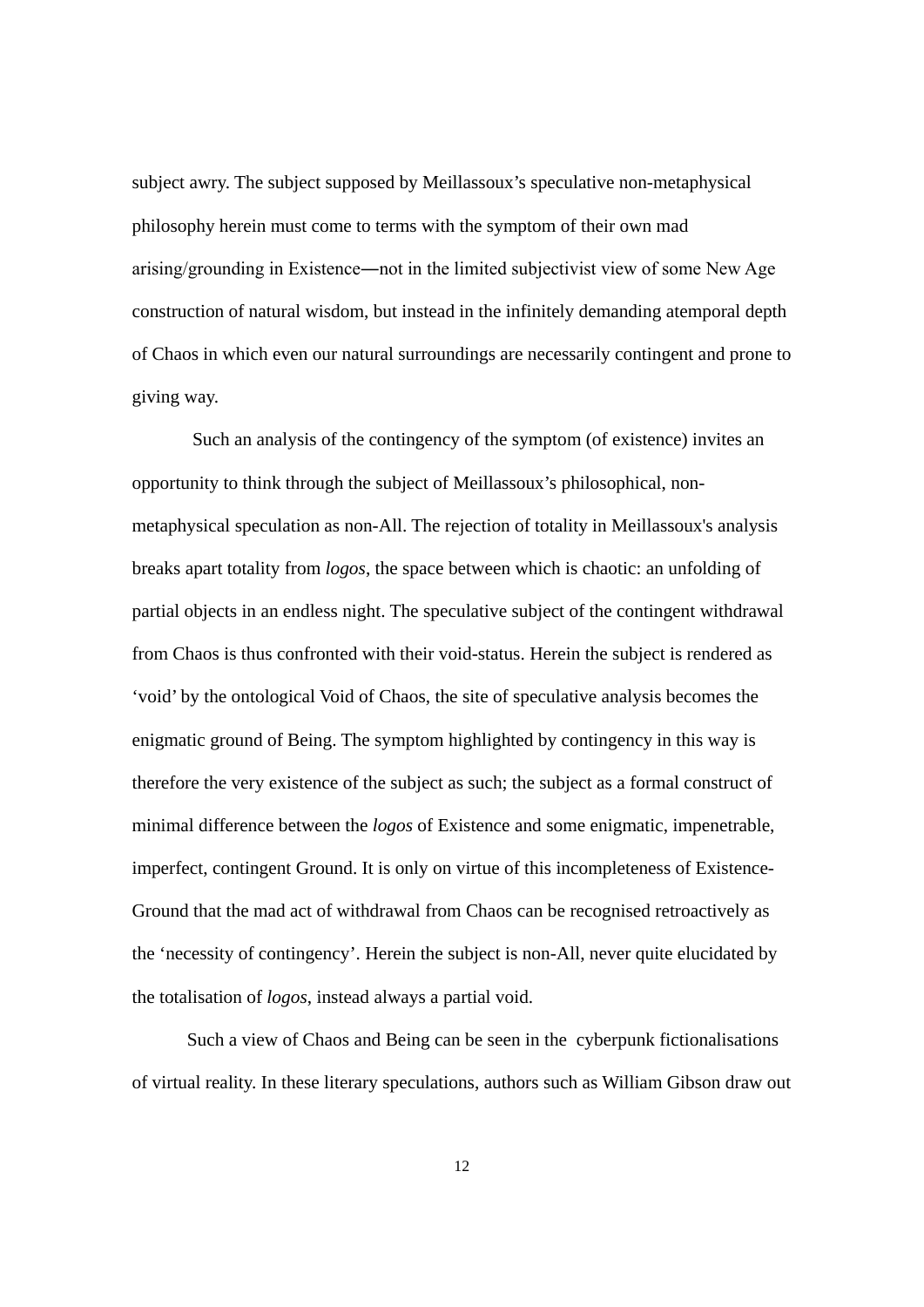the affective materiality of the contingency of being-in-the-abyss but also go further than Meillassoux by examining the extension in a chaotic Void. In his early works Gibson provides us with an interesting example of how the 'mad act' of withdrawal allows the subject to be non-All and yet prone to the contingent effects of *logos*. In the acclaimed *Neuromancer* (1982), *Count Zero* (1984), and *Mona Lisa Overdrive* (1988), Gibson develops a topological vision of cyberspace as an empty plane populated with geometrical objects that represent hordes of data. One enters cyberspace through electrodes placed about the head that are attached to a 'deck,' or interface, allowing access to and navigation around the matrix of cyberspace. The spatiality of Gibson's cyberspace is itself empty, a kind of Void-Nothing whose depth is characterised by the relative quality of the representations of geometrical data (*logos*) to one another and the user's intellect (analogical to Meillassoux's 'speculative realism') that may, at any moment, shift, turn, collapse, and so forth. Embodiment remains a 'necessary evil' of this technological interaction in Gibson's narrative vision. For example, the subject can still experience vertigo but feels an uncanny absence of resistance when hastening through this Void. Gibson's cyberspace cowboys 'feel' the Void-Nothing of cyberspace, the Void impresses sensations seemingly from within the 'sense' of *logos*. 'Sense' is thus rendered categorical and formless in-itself, a type of non-metaphysical *chora* in the way it opens the possibility for these sensations felt in the Void to be incommensurable with the disembodied rationale of navigating cyberspace.

What is curious about Gibson's narration of the Void is how, upon entering cyberspace, a character will lose their sense of actual embodiment because the domain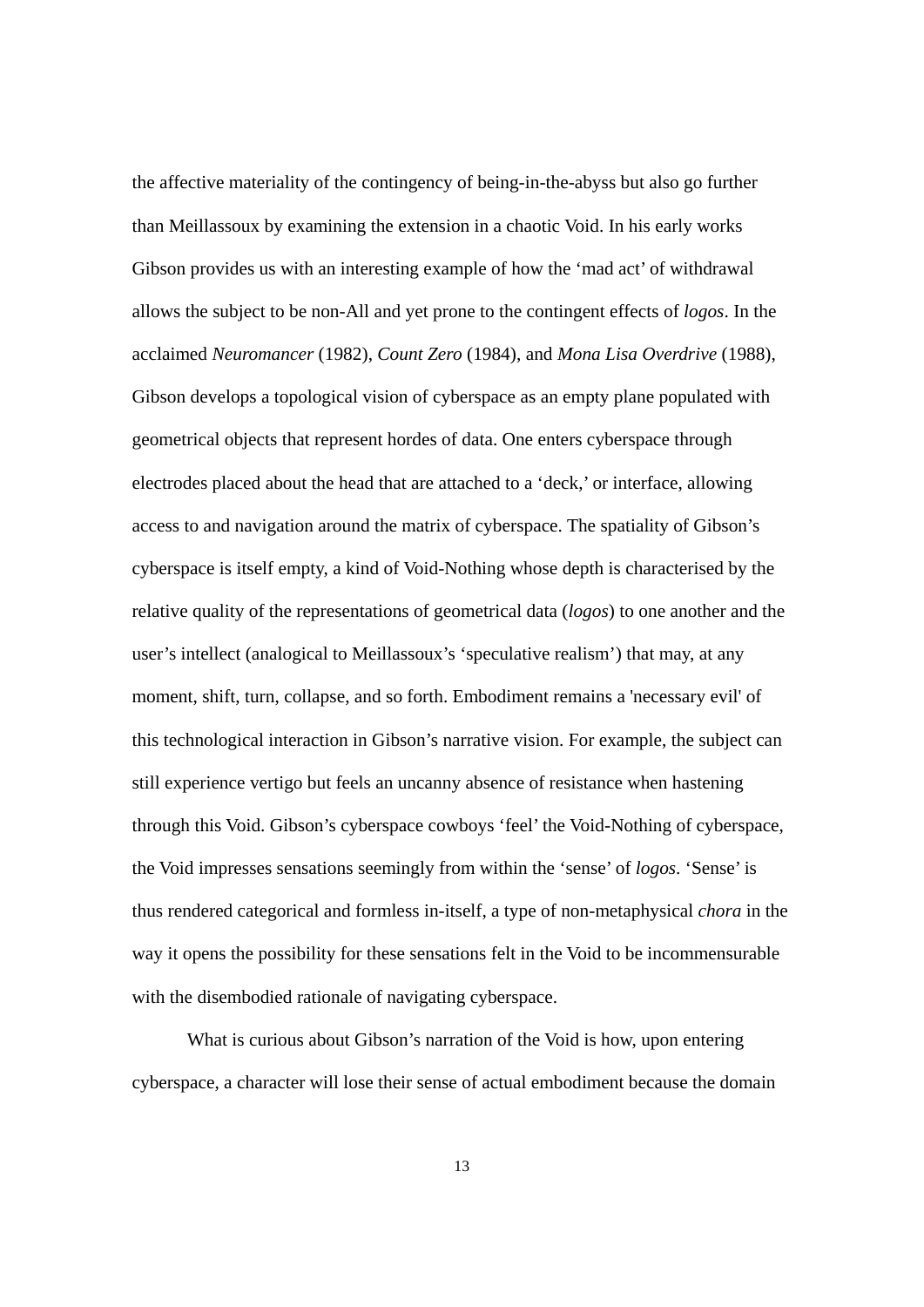of virtual reality is far more replete with immediacy however chaotic. This is in accord with how all *logos* is, in the view of Meillassoux and Žižek-*vis*-Schelling, put on, fake, virtual, etc. The senses that absorb the 'natural surroundings' of the *Umwelt* intrude on the virtual field of possibility, the feel of using the deck to navigate cyberspace, for example, tends to only report sensations pertinent for the intentions in cyberspace, the phenomenology of this Void. With immediacy on the side of the virtual the actual is overcome by the reality of the virtual/*logos*. That is to say, where there is no active subjectivity the Void remains in its virtuality to hide the necessary contingency of the body.

Something within Sense but greater than a sense itself informs the cowboys' intelligence to navigate the space: fantasy. This is so because the Void is replete with an irrational immediacy coextensive with the 'effervescent punctuality' of consciousness. The Void/Chaos appears in the most fleeting of instances as it withdraws and speculative fantasy sublates the 'gap' in its wake. However, as Meillassoux and Žižek show, the subject cannot transcend this paradoxical 'empty' permanence of the Void/Chaos but only the withdrawal, the contingency of Sense.

As in Žižek's engagement with the philosophy of Deleuze it is the 'reality of the virtual' that is at stake in the Void, its "transcendental empiricism." This empiricism is transcendental in the sense of the "a priori conditions of possibility of our experience of constituted reality," or, as Gibson accents with the presence of an electroencephalogram (EEG) on each deck to measure brain activity: you can really die in cyberspace; *logos*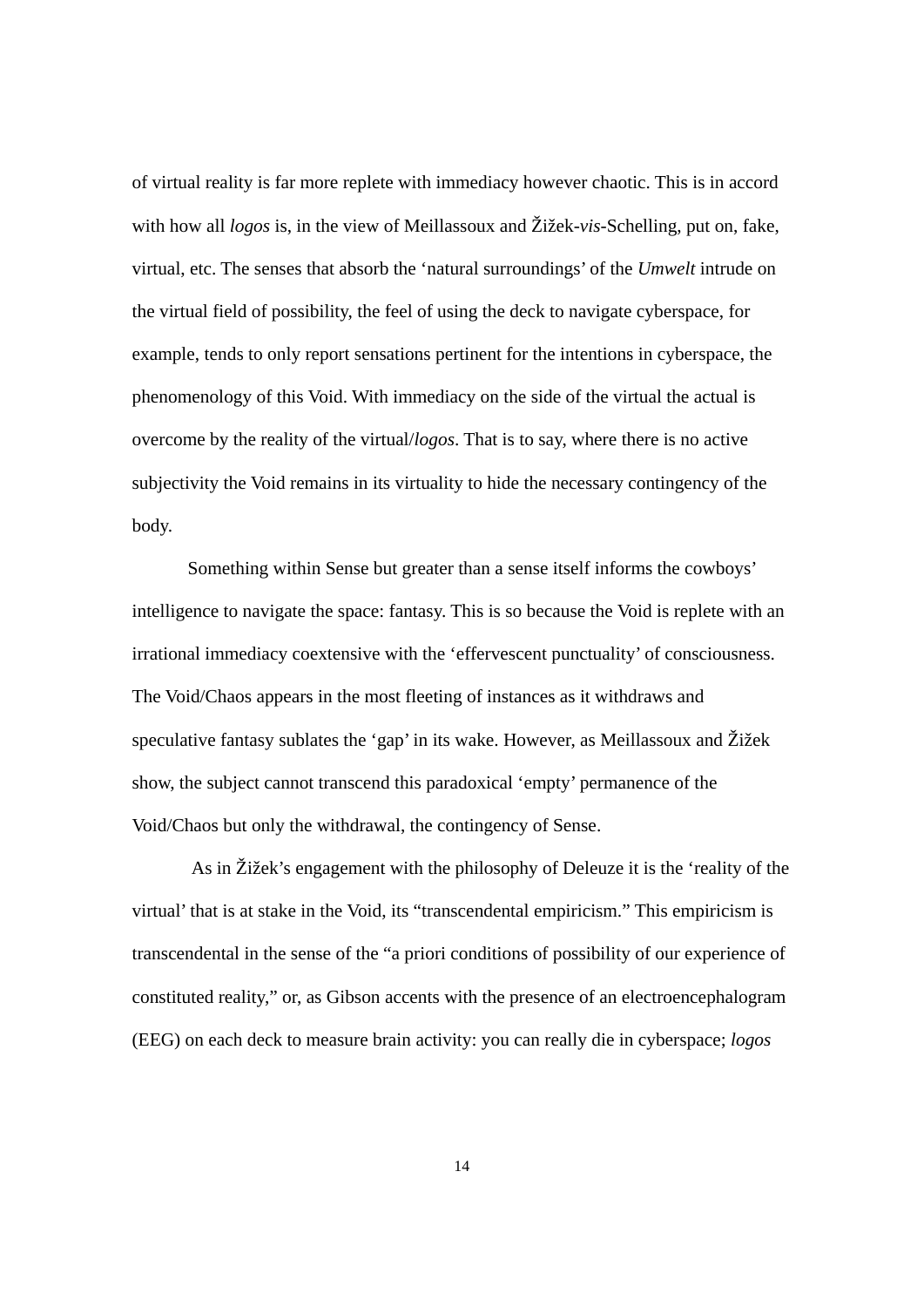can really annihilate you.<sup>[9](#page-9-0)</sup> Such a view understands the Void/Chaos as the formlessness from which the subject-as-a-being emerges, and is distinct insofar as it lacks the oceanic feeling of being amongst a multitude of like beings. But given Žižek's comments on Meillassoux's analysis, what Gibson's narrative portrayal shows on the contrary is that Chaos is not that which receives the existing thing in its death, the collapse of our mad withdrawal from it, but that which endows the *logos* of Being with an unreflective and even narcissistic 'there-ness.' Herein the withdrawal from Chaos provides temporality only to make it recurrent and without end, although in itself it is *a priori* to the mediation of the grounding of any *logos*.

The persistence of a subject in Gibson's Void/Chaos rests upon the mad act of the withdrawal from this Void. But what is ultimately contingent, what is most precarious, is the counting of this void-subject in Existence as a gap inherent to the foundation of *logos*, the very point where any *logos* can be arbitrarily grounded. Gibson's phenomenology of the Void-Nothing reveals that the death of the subject is only possible through the disappearance of its registration in *logos*, but that such a death is always part of *logos* where the chaotic Ground unhinges the arbitration of the formalnotional determination of Being.

### **Conclusion**

Whether we discuss philosophy, psychoanalysis, or other literatures, today there is an urgent need to confront and traverse the contingency that belies the persistence of the speaking-subject. An all too ordinary analysis would suggest that symptoms manifest in

 <sup>9</sup> S. Žižek, *Organs Without Bodies: On Deleuze and Consequences* (London: Routledge, 2001) p. 4